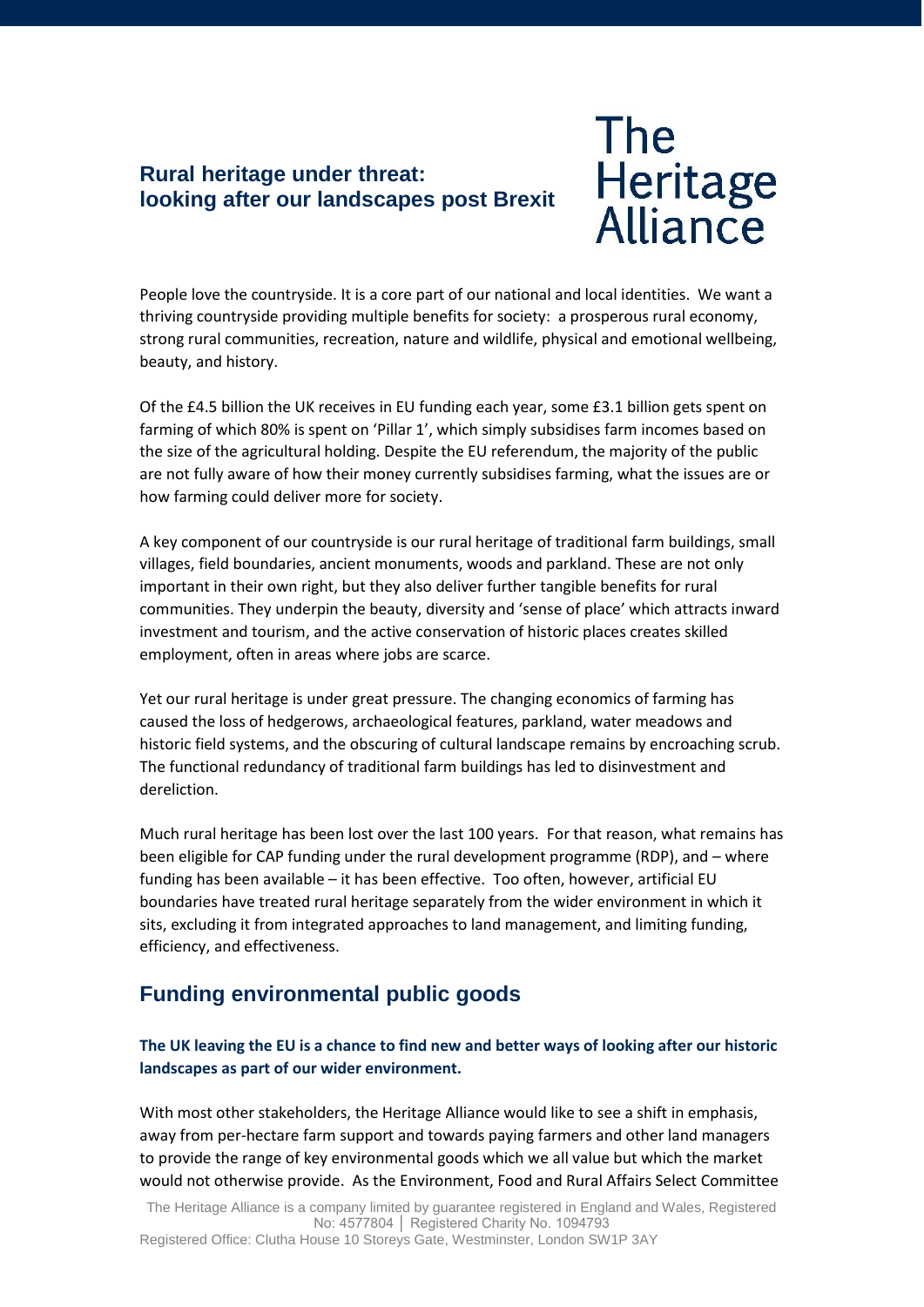concluded in its inquiry into the Government's 'Vision for the Common Agricultural Policy', published in December 2005: "The only long-justification for future expenditure of taxpayers' money in the agricultural sector is the provision of public benefits.

The Heritage Alliance welcomes Secretary of State, Michael Gove's, recent speech on the future of our environment post Brexit in which he states that the funding farmers currently receive can 'only be argued for against other competing public goods if the environmental benefits of that spending are clear'. The Heritage Alliance will be meeting Mr Gove in October to discuss the issues in this paper.

# **Our historic environment and landscapes are crucial 'public goods' because:**

#### **1. Heritage is an integral part of our rural environment**

The character of our rural landscapes has been shaped by the action and interaction of natural and human forces across the ages of time. Our natural and historic environments are inseparable: both are all around us. The International Union for Conservation of Nature (IUCN), the 'global authority on the status of the natural world and the measures needed to safeguard it' says that "cultural and natural heritage inherited from past generations… must be passed on by present generations to future generations. The European Landscape Convention requires landscape to be "integrated into … planning, … cultural, environmental, agricultural, social and economic policies".

For all these reasons heritage has always been included in rural development schemes. However, because heritage was excluded from EU Directives, it tended to be de-prioritised, despite the requirements of the Agriculture Act (1986) to balance agricultural production with the conservation of archaeology. Although on paper it was one of the five key priorities, heritage received a tiny proportion of funding, around £20m a year compared to total CAP funding of £3bn. Under the current Countryside Stewardship scheme heritage has been further demoted to a secondary priority with less than £5m a year. Under Countryside Stewardship 95% of funding goes on habitats, species and water in order to meet European Union objectives.

**In future spending, we should prioritise what matters to the public** *domestically***, and properly integrate heritage with other public goods, based on objective assessment of need, public value, and effectiveness.** 

**Funding for public goods should go to those who deliver them most effectively, so should not be 'capped', or limited to 'active farmers'.** The needs of farmers and the need for food security should be aligned with good social and environmental outcomes: the more a farmer delivers for society, the more support they get.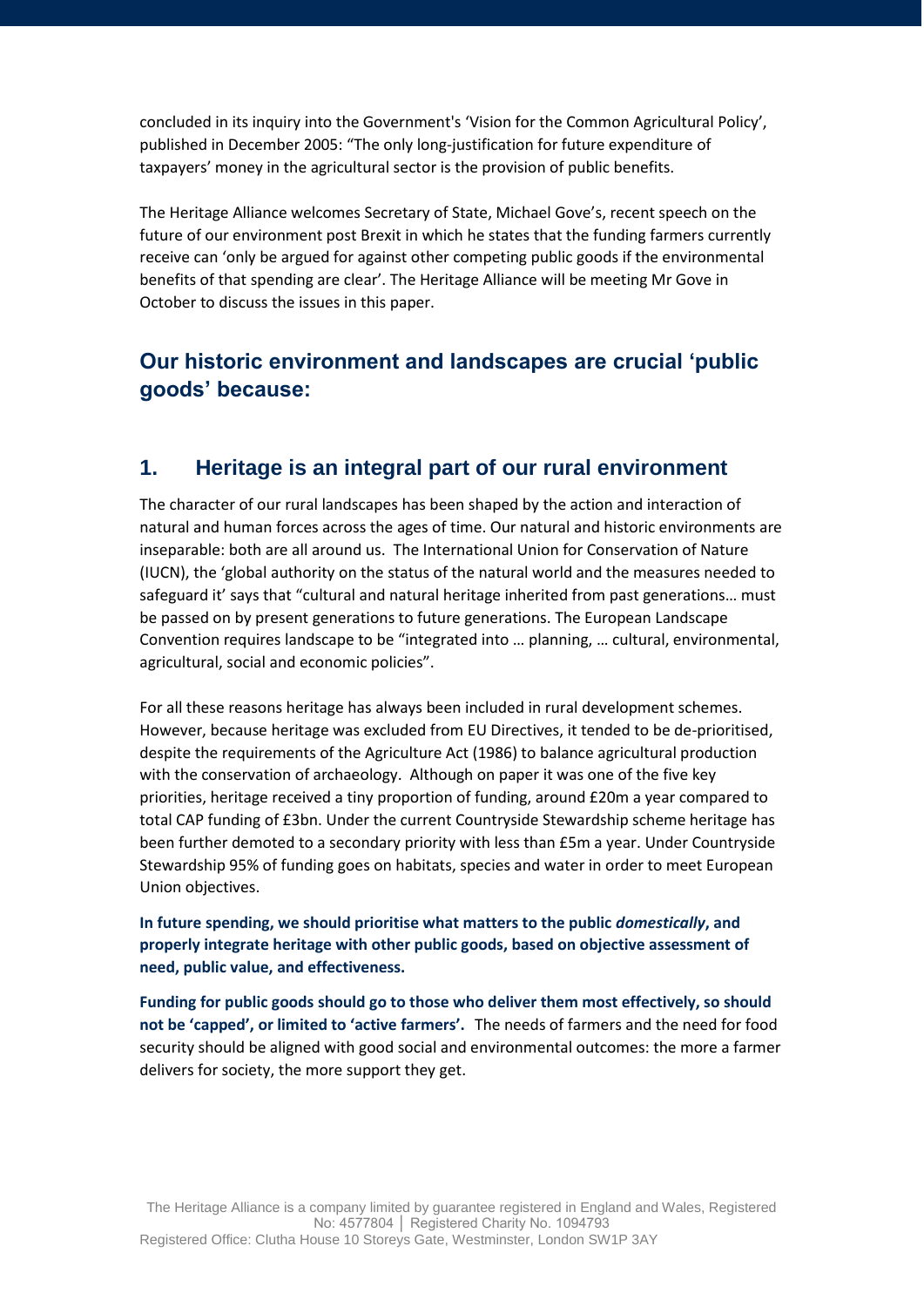# **2. Rural heritage will be lost if we don't find funding for it**

There is a cost to maintaining our rural heritage of stone walls, barns, and archaeology, but very limited sources of funding. Economic re-use should be encouraged where appropriate, and other funding where possible, but often this isn't possible. Most of this heritage is in decay. For example, according to Historic England, 84 percent of scheduled monuments are in agricultural land (including the uplands and common land). Almost a third of these are impacted by agricultural practices (such as cultivation) or natural processes (like animal burrowing, erosion and scrub growth). Future heritage aware agricultural policy is crucial to their survival. This is linked to the future of traditional skills and the rural economy of maintaining these skills. For many of our big tourist draws such as Lake District World Heritage Site heritage is integral (walls, buildings and monuments) to the landscape and why people value and visit it.

Once heritage is lost, it is lost. **For much rural heritage, an improved replacement of CAP funding will be its only chance of long-term survival.**

# **3. Payments for heritage public goods are highly effective**

Despite heritage's tiny proportion of overall CAP funding so far, there is a widespread view, evidenced in Natural England's reviews of effectiveness, that this has been effective compared to other agri-environment scheme objectives ("There is robust evidence that the schemes made a significant contribution to the protection of historic features…"). For example, RDP funding has removed 820 Scheduled Monuments from the Heritage At Risk Register since 2009, and prevented thousands more being added. Without that funding, these achievements would be undone and the Register would grow again. Other specific heritage benefits include:

- 24,000 further heritage assets, covering 355,000 hectares, actively maintained via positive management regimes; and
- 44,000 additional, nationally important but un-scheduled, heritage assets on agricultural holdings given basic protection from destruction through scheme cross compliance measures.

Heritage assets also provide other environmental benefits. For instance, historic boundaries reduce soil erosion and run off, well managed parks and gardens can reduce surface water flood risk and heat island impact, and well maintained watermeadows can reduce flood risk.

# **4. Heritage is popular with the public**

Paying for public goods is (by definition) easier to justify when it is spent on things the public – who are paying – want it to be spent on. A YouGov survey from 2016 revealed 57% of respondents felt British farming subsidies should put either more (25%) or the same (32%) emphasis on environmental protection than current EU subsidies do. 95% of all adults agree it is important to them that heritage buildings and places are well looked after. More specifically, although there is little research into public views on where CAP money should be spent, what there is suggests that heritage is a high priority for those who are paying: the